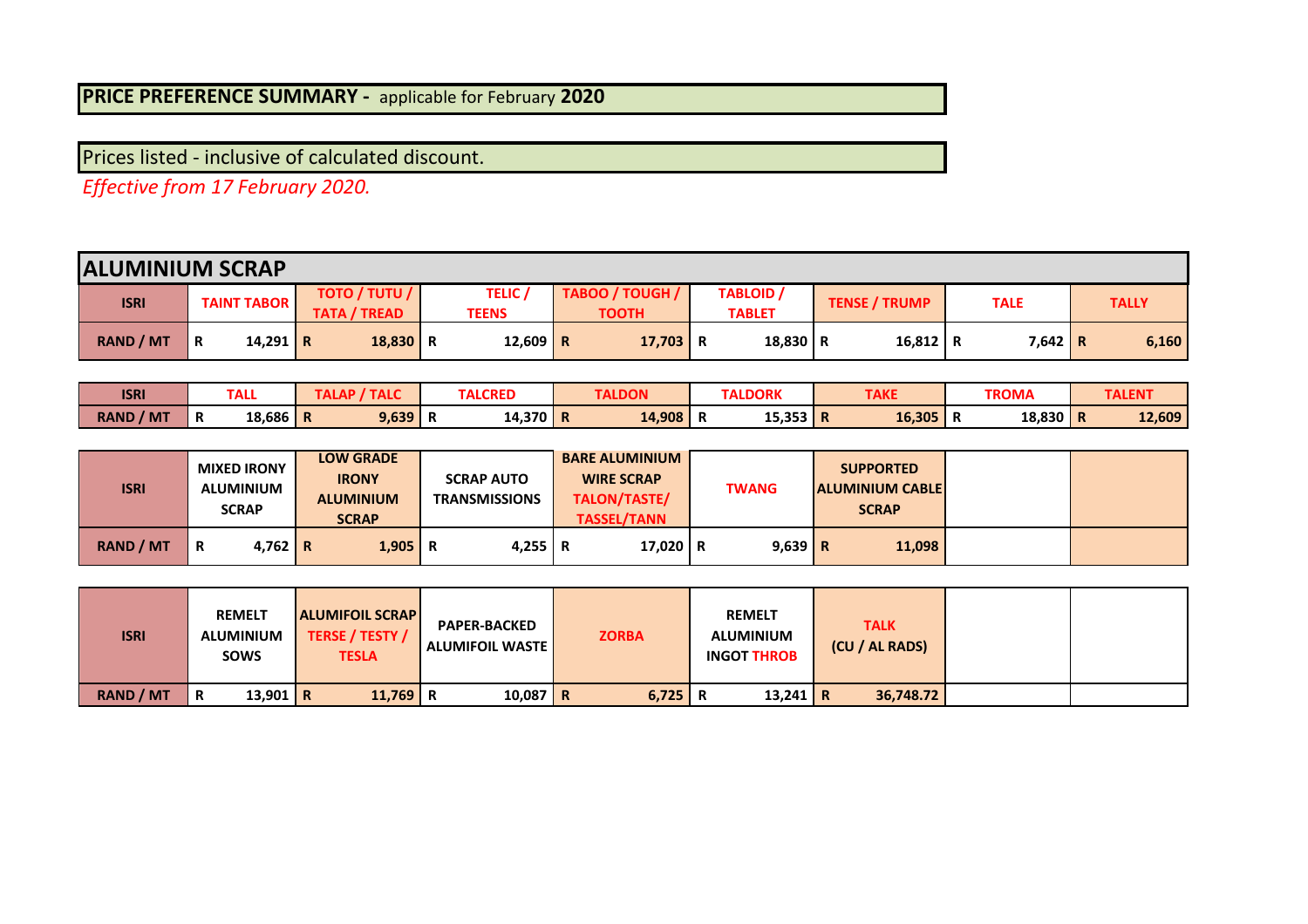**R 85,066** AVE LME PRICE

| <b>COPPER SCRAP</b> |                                     |              |                                                             |                                  |                                           |                        |                           |                                                  |
|---------------------|-------------------------------------|--------------|-------------------------------------------------------------|----------------------------------|-------------------------------------------|------------------------|---------------------------|--------------------------------------------------|
| <b>ISRI</b>         | No 1 Heavy<br>Copper Scrap<br>Candy | <b>Cliff</b> | No 2 Scrap Copper   No 2 Scrap Copper<br><b>Birch/Cliff</b> | <b>Beryllium Copper</b><br>Scrap | <b>Light Copper Scrap</b><br><b>Dream</b> | <b>Copper Turnings</b> | <b>Copper Wire Barley</b> | No 1 Barebright No 1 Copper Wire<br><b>Berry</b> |
| <b>RAND / MT</b>    | 71,201 R<br>l R                     | 64,310       | Available on<br>request                                     | $53,592$ R                       | 57,420 R                                  | $57,420$ R             | 73,497 R                  | 71,201                                           |

| <b>ISRI</b> | No 2 Copper<br><b>Wire Birch</b> | No 1 Copper Wire<br><b>Nodules Clove</b> | <b>No 2 Copper Wire</b><br><b>Nodules Cobra</b> | <b>Cocoa</b> | <b>SOUDRONIC</b><br>COPPER |  |
|-------------|----------------------------------|------------------------------------------|-------------------------------------------------|--------------|----------------------------|--|
| RAND / MT   | $66,607$ R<br>$\mathsf{R}$       | 73,497 R                                 | 66,607   R                                      | 65,076   R   | 70,435                     |  |

| <b>SCRAP BRASS AND BRONZE</b> |               |                                                            |                                           |                                         |                                               |                                                                |                              |
|-------------------------------|---------------|------------------------------------------------------------|-------------------------------------------|-----------------------------------------|-----------------------------------------------|----------------------------------------------------------------|------------------------------|
| <b>ISRI</b>                   | <b>DRINK</b>  | <b>REFINERY BRASS   RED BRASS SOLIDS -</b><br><b>EBONY</b> | <b>RED BRASS</b><br><b>TURNINGS ENERV</b> | <b>OLD YELLOW</b><br><b>BRASS HONEY</b> | LABEL / LACE /<br>LAKE / LAMB /<br>LARK/PALES | <b>YELLOW BRASS</b><br><b>TURNINGS NOMADIL</b><br><b>NOBLE</b> | 60/40 SOLIDS<br><b>NOBLE</b> |
| <b>RAND / MT</b>              | 42,108 R<br>R | 61,248                                                     | $45,936$ R                                | 45,936 R                                | 53,592 R                                      | 34,452 R                                                       | 46,702                       |

| <b>ISRI</b>      | C AND F<br><b>'METALS GRAPE I</b> | <b>CLEAN AUTO</b><br><b>RADIATORS -</b><br><b>OCEAN</b> | <b>NICKEL SILVER</b><br><b>TURNINGS - NIECE I</b> | <b>PARCH</b> | <b>NICKEL SILVER</b><br><b>SOLIDS MALIC</b> | <b>BRASS SHAVINGS</b><br><b>NIGHT</b> |  |
|------------------|-----------------------------------|---------------------------------------------------------|---------------------------------------------------|--------------|---------------------------------------------|---------------------------------------|--|
| <b>RAND / MT</b> | 49.764 R<br>$\mathbf R$           | $38,280$ R                                              | 41,342 R                                          | 49.764       | $62,779$ R                                  | 45,170                                |  |

| <b>EXOTIC METALS</b> |                                |                         |    |           |                                    |   |                                  |                  |                      |  |  |  |
|----------------------|--------------------------------|-------------------------|----|-----------|------------------------------------|---|----------------------------------|------------------|----------------------|--|--|--|
| <b>ISRI</b>          | <b>CADMIUM</b><br><b>SCRAP</b> | <b>LANTIMONY SCRAPL</b> |    |           | I TANTALUM SCRAP IMANGANESE SCRAPI |   | <b>GERMANIUM</b><br><b>SCRAP</b> | l VANADIUM SCRAP | <b>GALLIUM SCRAP</b> |  |  |  |
| <b>RAND / KG</b>     | R                              | 8   R                   | 32 | 295   $R$ |                                    | n | $2,748$ R                        | 66               | 1,349<br>R           |  |  |  |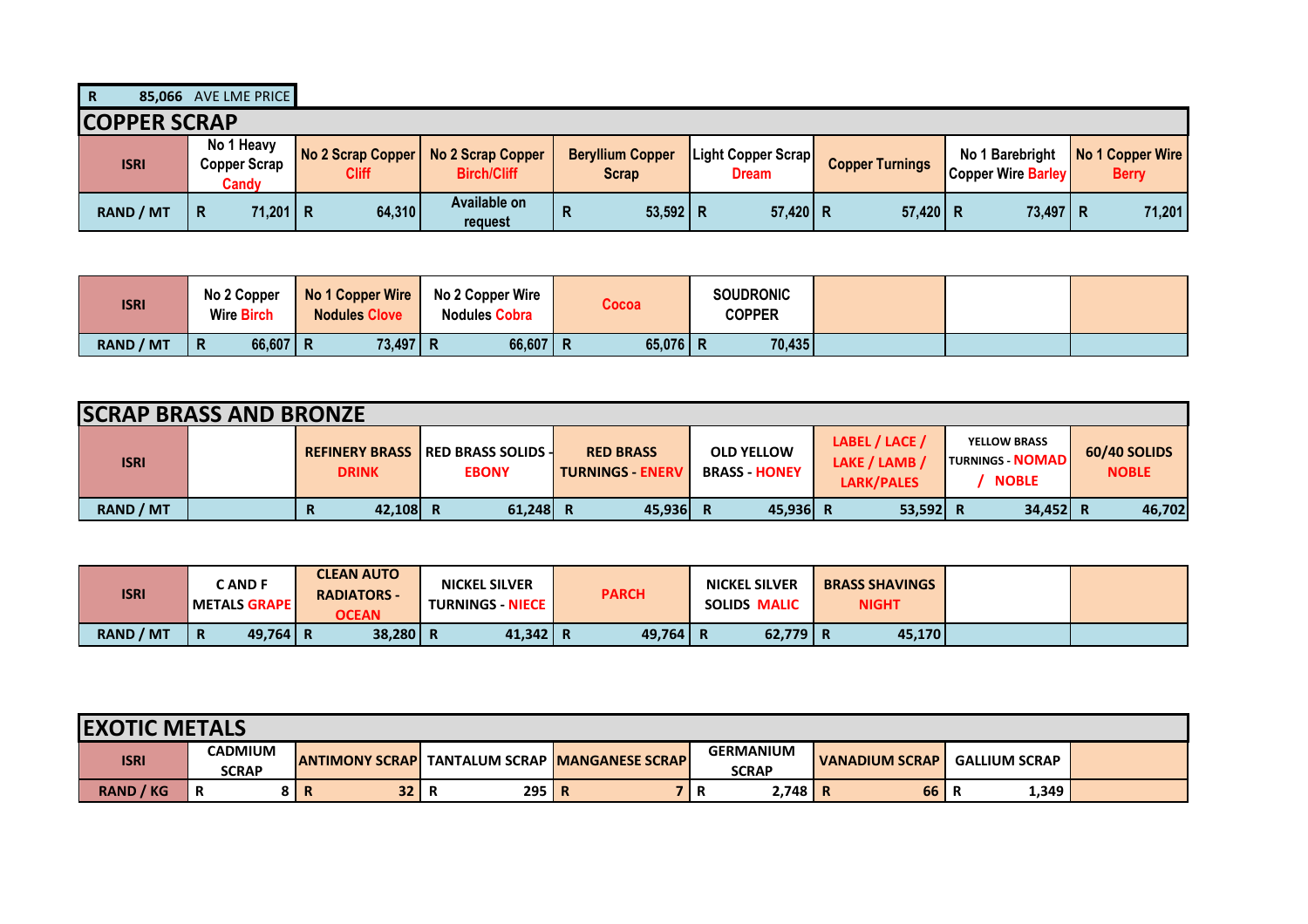| <b>ISRI</b>      | <b>INDIUM SCRAPI</b> |           | NIOBIUM/<br><b>COLUMBIUM</b><br><b>SCRAP</b> | ZIRCONIUM/<br><b>HAFNIUM SCRAP</b> |    | <b>MOLYBDENUM</b><br><b>SCRAP</b> |  |  |
|------------------|----------------------|-----------|----------------------------------------------|------------------------------------|----|-----------------------------------|--|--|
| <b>RAND / KG</b> | R                    | $2.839$ R | 113<br>113                                   | . n<br>$\mathbf{u}$                | n. | 116                               |  |  |

| <b>ZINC SCRAP</b> |                                       |                                          |                    |                                                 |                           |  |  |
|-------------------|---------------------------------------|------------------------------------------|--------------------|-------------------------------------------------|---------------------------|--|--|
| <b>ISRI</b>       | <b>OLD MIXED</b><br><b>ZINC SCRAP</b> | <b>OLD ZINC DIE</b><br><b>CAST SCRAP</b> | NEW ZINC DIE CAST  | <b>NEW PLATED ZINC</b><br><b>DIE CAST SCRAP</b> | <b>IZINC DROSS SHELFI</b> |  |  |
|                   | <b>SCORE</b>                          | <b>SAVES</b>                             | <b>SCRAP SCABS</b> | <b>SCOPE</b>                                    |                           |  |  |
| <b>RAND / MT</b>  | 17,687   R<br>R                       | 19,015 R                                 | $21,718$ R         | 20,383                                          | 12,239                    |  |  |

| <b>LEAD SCRAP</b> |                                         |                                                            |                                                                |                                            |                                   |  |  |
|-------------------|-----------------------------------------|------------------------------------------------------------|----------------------------------------------------------------|--------------------------------------------|-----------------------------------|--|--|
| <b>ISRI</b>       | <b>MIXED SCRAP</b><br><b>LEAD RADIO</b> | <b>SCRAP LEAD</b><br><b>BATTERY PLATES</b><br><b>RAILS</b> | <b>DRAIN LEAD ACID</b><br><b>BATTERY SCRAP</b><br><b>RAINS</b> | <b>LEAD COVERED</b><br><b>CABLES RELAY</b> | <b>SCRAP LEAD</b><br><b>RAKES</b> |  |  |
| <b>RAND / MT</b>  | 16,737 R<br>ΙR                          | $13,354$ R                                                 | $8,782$ R                                                      | 32,204                                     | 17,810<br>R                       |  |  |

| <b>MAGNESIUM SCRAP</b> |                                                 |                                 |                    |                                       |  |  |
|------------------------|-------------------------------------------------|---------------------------------|--------------------|---------------------------------------|--|--|
| <b>ISRI</b>            | <b>OLD</b><br><b>MAGNESIUM</b><br><b>WALNUT</b> | <b>TURNINGS</b><br><b>WORLD</b> | <b>CLIPS WAFER</b> | <b>ENGRAVER PLATES</b><br><b>WINE</b> |  |  |
| <b>RAND / MT</b>       | $16,254$ R<br>R                                 | $4,571$ R                       | $20,825$ R         | 18,539                                |  |  |
|                        |                                                 |                                 |                    |                                       |  |  |

| <b>TIN SCRAP</b> |             |                    |                     |                        |             |              |  |  |
|------------------|-------------|--------------------|---------------------|------------------------|-------------|--------------|--|--|
|                  |             | <b>BLOCK TIN</b>   | <b>PEWTER SCRAP</b> | <b>HIGH TIN BABITT</b> |             |              |  |  |
| <b>ISRI</b>      |             | <b>SCRAP RANCH</b> | <b>RANKS</b>        | <b>SCRAP RAVES</b>     |             | <b>DROSS</b> |  |  |
| <b>RAND / MT</b> | $\mathbf R$ | 172,330 R          | $137,763$ R         |                        | 127,941   R | 39,364.50    |  |  |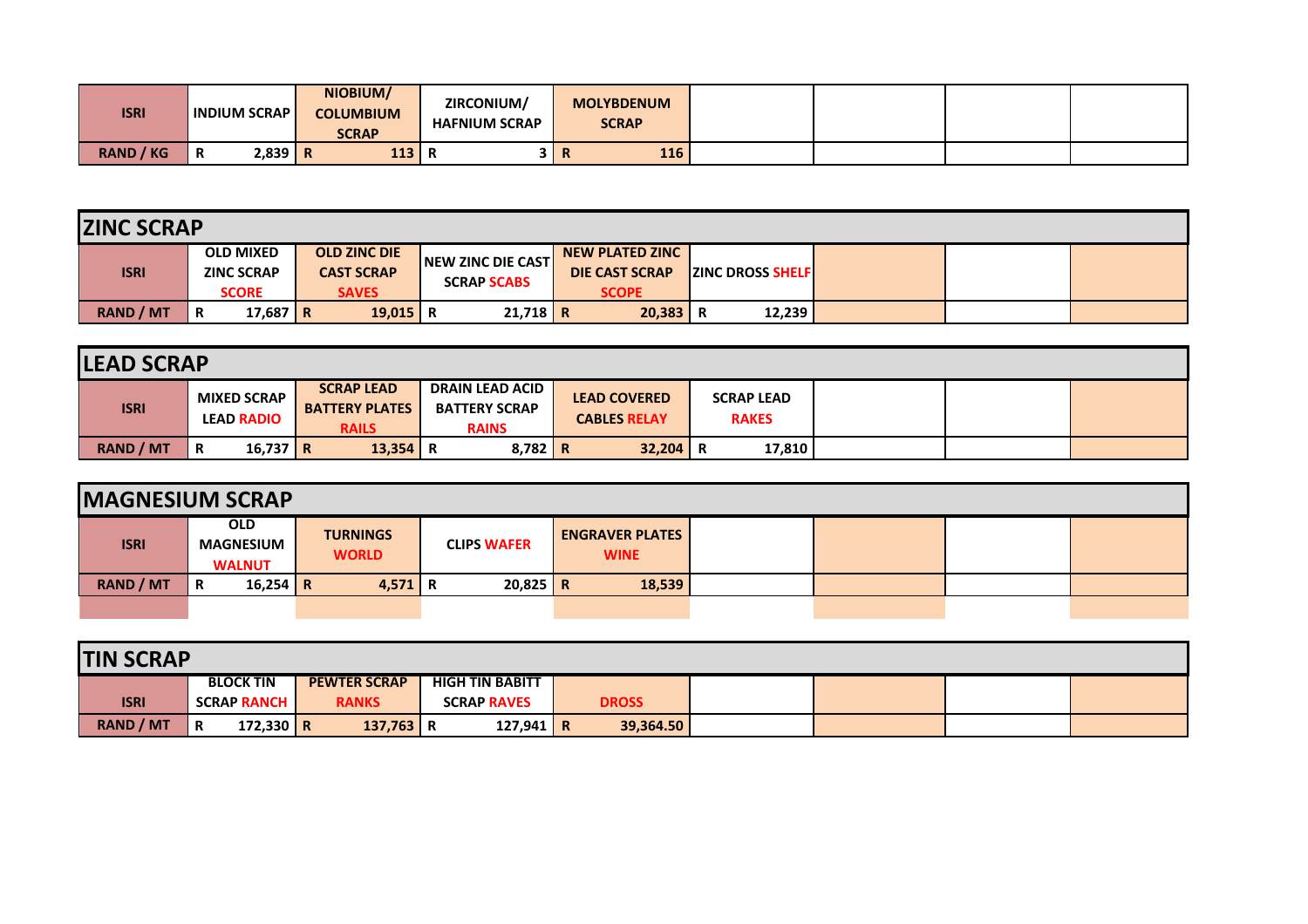| <b>TUNGSTEN SCRAP</b> |                                                                                             |                                                                                    |                                                                         |                       |  |  |
|-----------------------|---------------------------------------------------------------------------------------------|------------------------------------------------------------------------------------|-------------------------------------------------------------------------|-----------------------|--|--|
| <b>ISRI</b>           | <b>MIXED SCRAP</b><br><b>TUNGSTEN</b><br><b>CARBIDE</b><br><b>CUTTING</b><br><b>INSERTS</b> | <b>SCRAP COATED</b><br><b>TUNGSTEN</b><br><b>CARBIDE CUTTING</b><br><b>INSERTS</b> | <b>CLEAN TUNGSTEN</b><br><b>CARBIDE CUTTING</b><br><b>INSERTS SCRAP</b> | <b>TUNGTEN SLUDGE</b> |  |  |
| <b>RAND / KG</b>      | 277 R<br>R                                                                                  | 294                                                                                | $312$ R<br>Ð<br>в                                                       | 157                   |  |  |

| <b>STEEL SCRAP</b> |   |           |  |                         |   |           |  |                        |  |           |  |           |                  |           |     |       |
|--------------------|---|-----------|--|-------------------------|---|-----------|--|------------------------|--|-----------|--|-----------|------------------|-----------|-----|-------|
| <b>ISRI</b>        |   | 200       |  | 201/239/240<br>/244/248 |   | 202       |  | 203/225/226/227<br>204 |  | 205       |  |           | 206/224/233 /251 |           | 207 |       |
| <b>RAND / MT</b>   | R | $2,705$ R |  | 2,705                   | R | $2,543$ R |  | $2,164$ R              |  | $2,164$ R |  | $2,299$ R |                  | $2,137$ R |     | 2,840 |

| <b>ISRI</b>      | 208/216/217              | 209/218/250 | 210/212   | 211       | 213 / 214 | 215/219/220/<br>221/222/223/<br>245/246/247/<br>267/268/269/<br>270/271 | 235       | 231/232/236/<br>241/35 |
|------------------|--------------------------|-------------|-----------|-----------|-----------|-------------------------------------------------------------------------|-----------|------------------------|
| <b>RAND / MT</b> | $2,840$ R<br>$\mathbf R$ | $2,164$ R   | $2,759$ R | $2,840$ R | $2,164$ R | $1,623$ R                                                               | $2,840$ R | 2,813                  |

| <b>ISRI</b>      | 237            | 238       | 229/230/234/242/<br>243A / 243B /<br>including Railroad<br><b>Ferrous Scrap</b> | 243         | 249       | 272/273/274/<br>275/276/277 | 278/279/278 | 280/281/282 |
|------------------|----------------|-----------|---------------------------------------------------------------------------------|-------------|-----------|-----------------------------|-------------|-------------|
| <b>RAND / MT</b> | $2,840$ R<br>R | $2,921$ R | $2,867$ R                                                                       | $2,894$   R | $2,894$ R | $1,623$ R                   | 2,299 R     | 1,352       |

|             | 12/257/252/25  |            |         |  |  |  |
|-------------|----------------|------------|---------|--|--|--|
|             | 3/255/256/258  |            |         |  |  |  |
| <b>ISRI</b> | /259/260/261/  | <b>28C</b> | 254/266 |  |  |  |
|             | 262/263/264/2  |            |         |  |  |  |
|             | 65             |            |         |  |  |  |
| RAND / MT   | $2,489$ R<br>R | $2,840$ R  | 2,191   |  |  |  |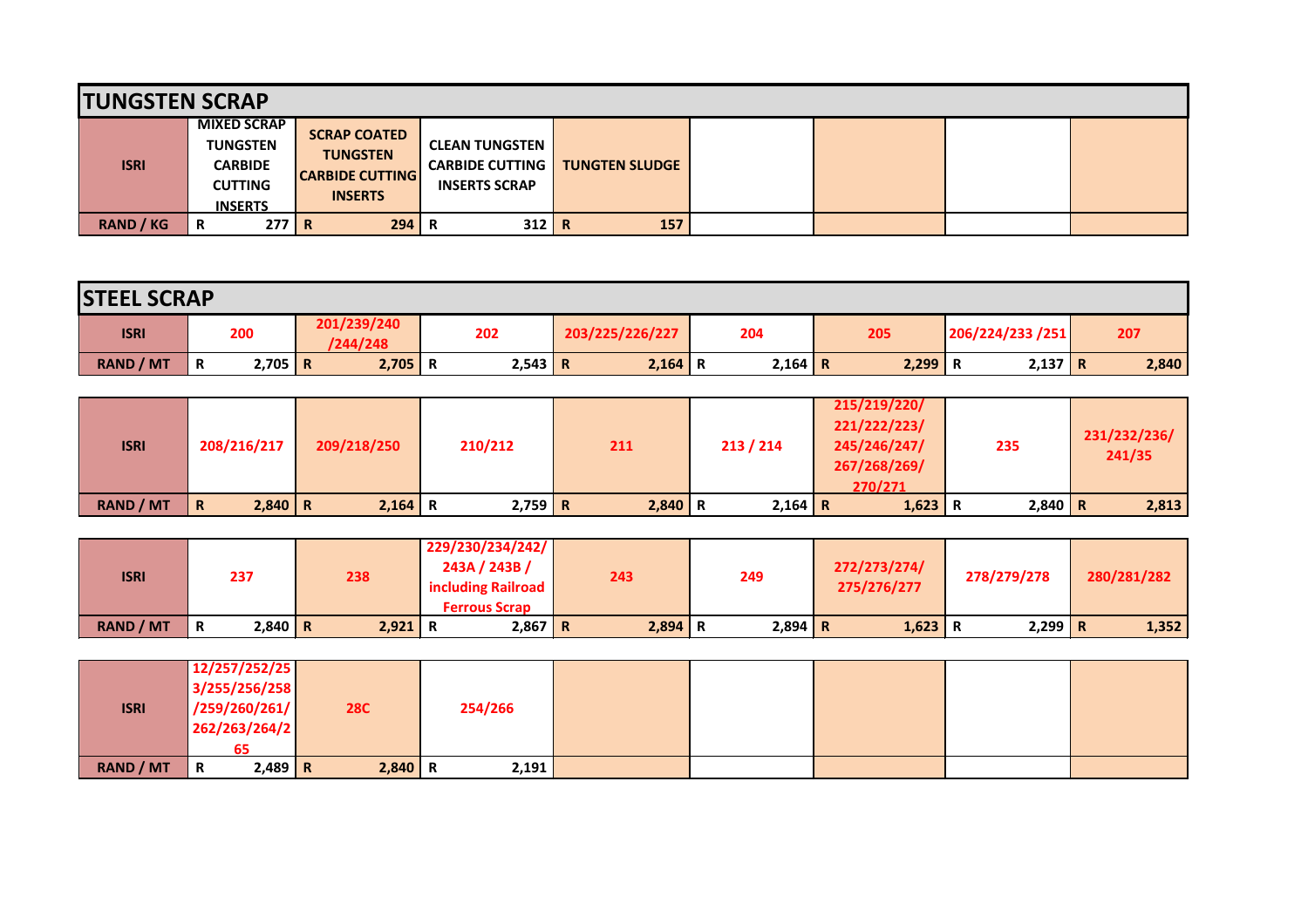|                  |                  |            |     |            |     | <b>STAINLESS STEEL SCRAP</b> |                 |           |  |                           |  |  |  |  |  |  |  |  |  |  |
|------------------|------------------|------------|-----|------------|-----|------------------------------|-----------------|-----------|--|---------------------------|--|--|--|--|--|--|--|--|--|--|
|                  | <b>304 SABOT</b> |            | 310 |            | 316 |                              | <b>MAGNETIC</b> |           |  | <b>PEKOE / 200 Series</b> |  |  |  |  |  |  |  |  |  |  |
| <b>RAND / MT</b> | R                | $14,823$ R |     | $29,012$ R |     | $21,134$ R                   |                 | $4,093$ R |  | 7,332                     |  |  |  |  |  |  |  |  |  |  |